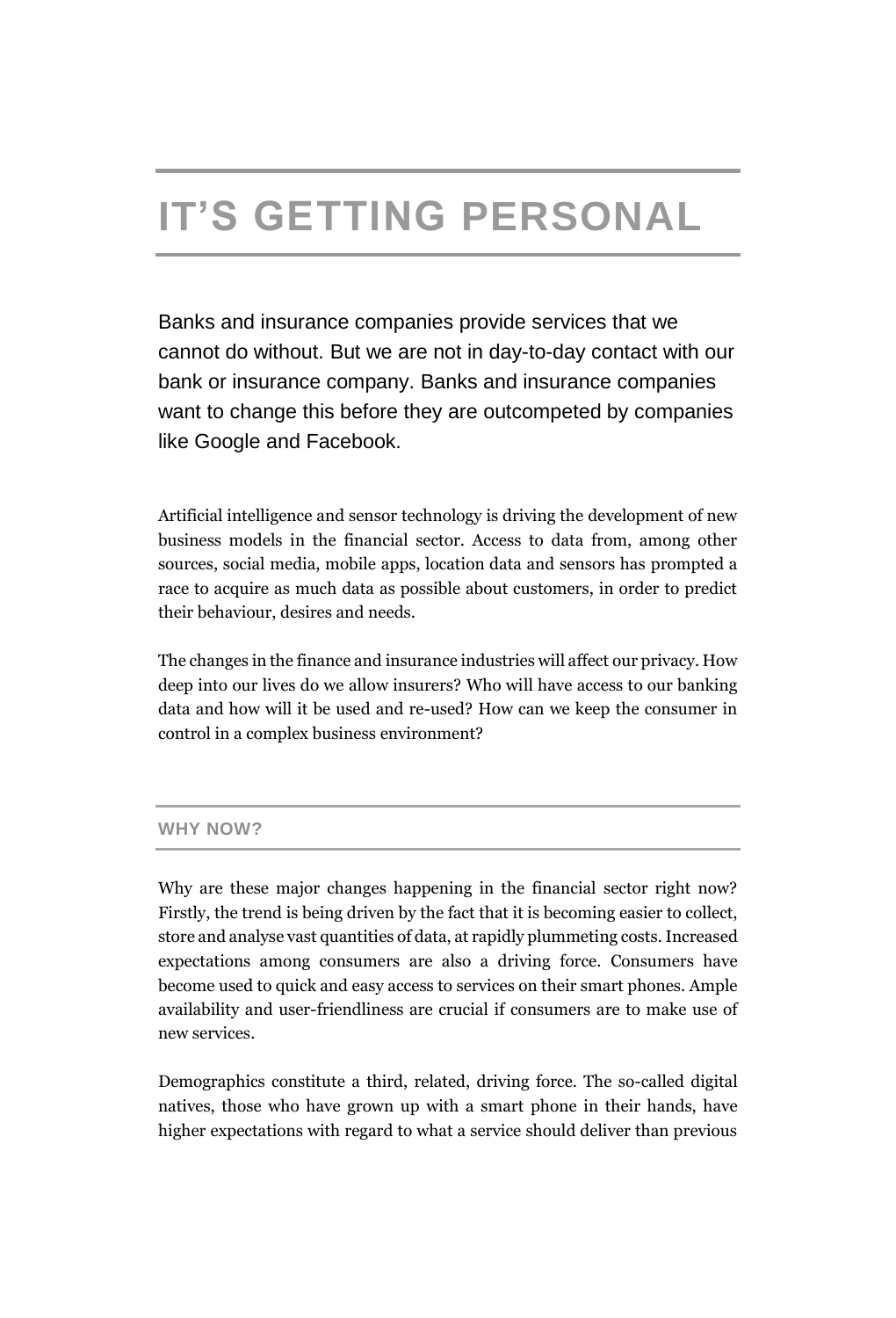generations. Nor do they have the same sense of loyalty to traditional institutions, such as banks and insurance companies, and are more open to using services delivered by new players.

Fourthly, regulatory changes are encouraging innovation and new business models. In January 2018, the EU's Payment Services Directive 2 comes into force. This opens the markets for banking, finance and payment services to new players who, with our consent, can obtain direct access to our accounts and transactions. Banks will no longer have monopoly on our account information, and new services for managing our private finances will emerge. On 24 May 2018, today's data protection legislation will be replaced by a new EU regulation. The new General Data Protection Regulation (GDPR) will also create an overall framework for how personal data may be collected and used for the development of personalised insurance and banking services.

# **PAY AS YOU LIVE – NEW INSURANCE MODELS**

Rema 1000, a major supermarket chain in Norway, has expanded into the insurance market. Customers who want to buy car insurance from the company are offered a lower price if they install a device that monitors the driver's behaviour behind the wheel. The device registers, among other things, how fast the vehicle goes, whether the driver accelerates fast and brakes hard, and whether the vehicle is driven at night. This data is sent to an app, which assesses the driver's level of proficiency. <sup>1</sup> Rema 1000 is the first Norwegian company to offer personalised car insurance to all its customers, but several other insurance companies have launched pilot projects.

New technology is the most important driver for new business models in the insurance industry. By means of sensors in our vehicles, homes and on our bodies, insurance companies can collect real-time data about how we live and behave. Our insurance premium will be calculated on the basis of our own unique patterns of behaviour and not, as today, on the basis of statistical knowledge of how people similar to us have behaved previously.

In exchange for allowing sensors into our lives we become eligible for cheaper insurance. As personalised insurance arrangements gradually take over the

<sup>1</sup> https://www.remaforsikring.no/forsikringer/bil/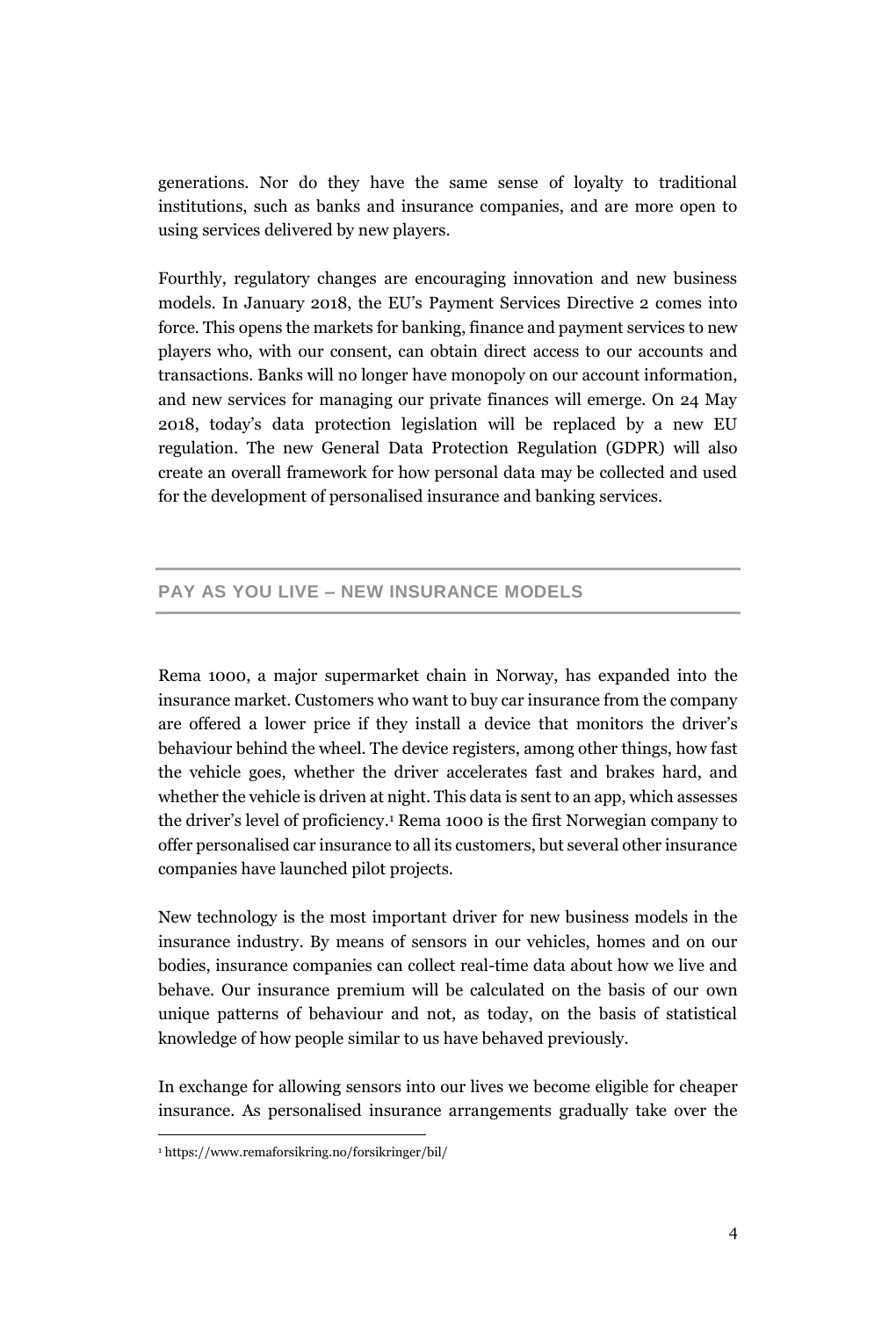market, it is not certain that "pay as you live" schemes will necessarily mean lower-cost insurance for everyone. The sensors you allow into your life could also reveal that you are living anything but a healthy, risk-free life. Your reckless driving, lack of regular exercise and habit of leaving the tumble dryer on overnight could, on the contrary, result in higher insurance premiums.

Use of sensor technology not only makes it possible to offer individualised insurance premiums, it also enables insurance companies to influence their customers' lifestyles. Insurance companies can make substantial savings by encouraging and rewarding risk-reducing behaviour. Rema 1000 offers a 15 per cent discount to customers who drive safely. Generali Group, one of the world's largest insurance companies, offers a so-called Vitality programme in Germany, Italy, France and Austria, among other countries. <sup>2</sup> Under the programme's motto "A little healthier every day", customers can achieve discounts on their health insurance and health-related products in exchange for sharing data about their level of activity and eating habits. According to Generali Group, the objective of the programme is to encourage the adoption of a healthier lifestyle.

Insurance companies want to establish a more central role in our lives. At present, they do not have a close, day-to-day dialogue with their customers. Unlike a supermarket chain with a loyalty card, insurance companies do not have detailed information about their customers that can be used to deduce their interests and desires. This changes when the insurance companies start using sensor technologies that can collect real-time data about people's behaviour. In the longer term, insurance companies could potentially possess more data about how we live our lives, at home, at work, on holiday, as we travel here and there, than any other companies in the world. It is, in this context, interesting to note that Google has signed off on at least six separate partnerships and investments in insurance tech in 2015, according to a CB Insights analysis of its activity. 3

 $\overline{a}$ 

<sup>2</sup> Christl, Wolfie and Sarah Spiekermann, "Networks of Control. A Report on Corporate Surveillance, Digital Tracking, Big Data and Privacy", Facultas, Wien, 2016

<sup>3</sup> Google's Investments And Partnerships In Insurance Tech"

<sup>, 6.12.2016,</sup> https://www.cbinsights.com/blog/google-insurance-tech-investments/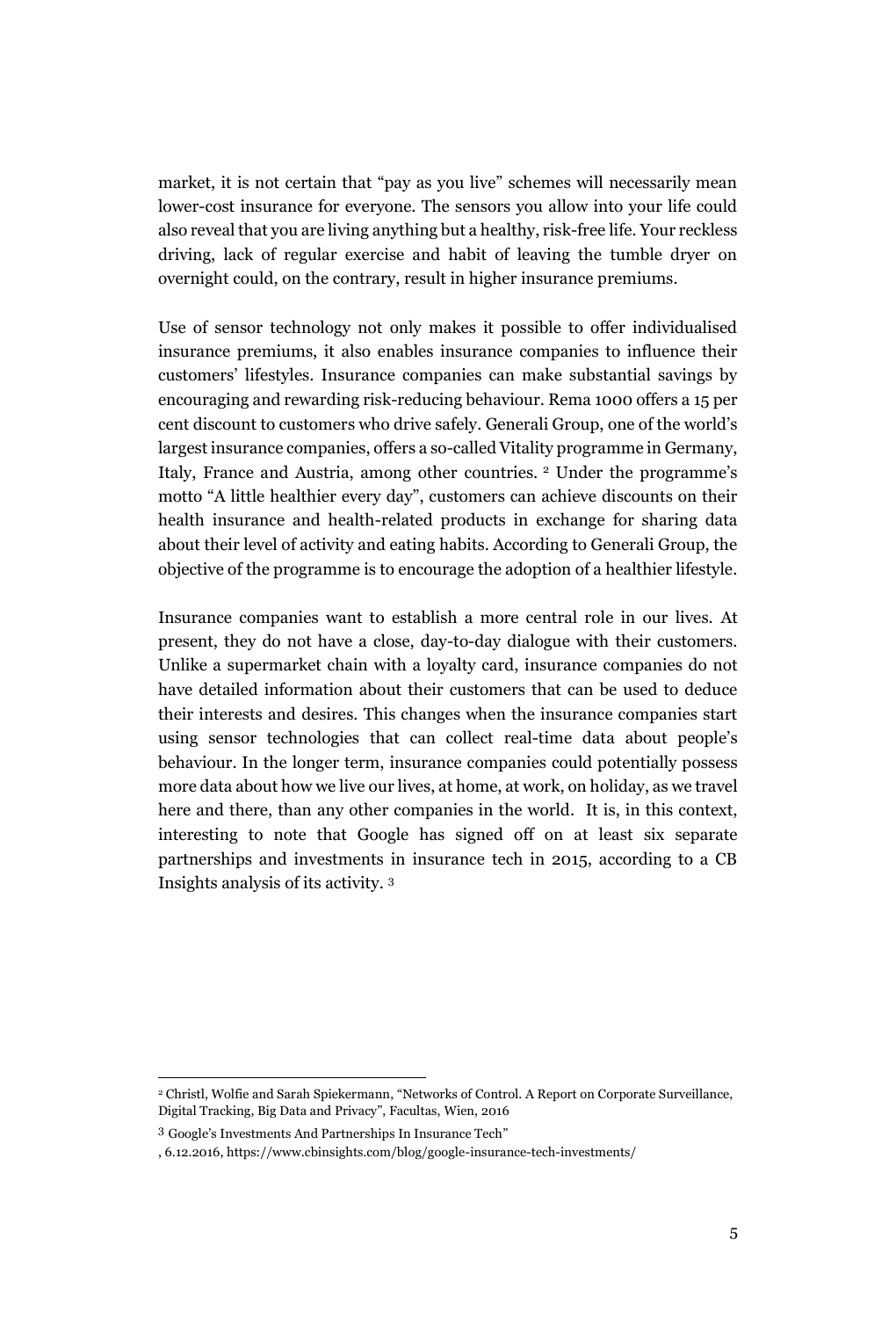#### **New partnerships**

In the USA, we are seeing a trend in which insurance companies are joining forces with suppliers of wearable technologies. Both the technology suppliers and the insurance companies benefit from this by reaching out to more customers. Fitbit, a market leader in health and fitness wristbands, has partnered with a number of US insurance companies. Vitality Group, an insurance company, rewards customers who use Apple Watch and who share data collected by the watch with the insurance company.<sup>4</sup> The company Beam Dental has developed a dental insurance policy in conjunction with the producer of a sensor-based toothbrush, which sends data about the user's dental health to the insurance company.

# The majority do not want personalised insurance

The insurance industry is launching new, personalised insurance models. But do most people want these new models? In this year's privacy survey, we wanted to look into what people feel about personalised insurance schemes. The survey found that around 70 per cent of respondents do not want insurance premiums to be calculated on the basis of detailed sensor-generated data about their dayto-day lives and behaviour. Only 13 per cent of respondents were positive. However, it is worth noting that those over the age of 50 (63 per cent) were more negative than those under the age of 30 (32 per cent negative).



 $\overline{a}$ 

<sup>4</sup> Wearable technology: gathering data from tooth to toe, 21.11.2016,

https://www.ft.com/content/9b00b05c-70fe-11e6-a0c9-1365ce54b926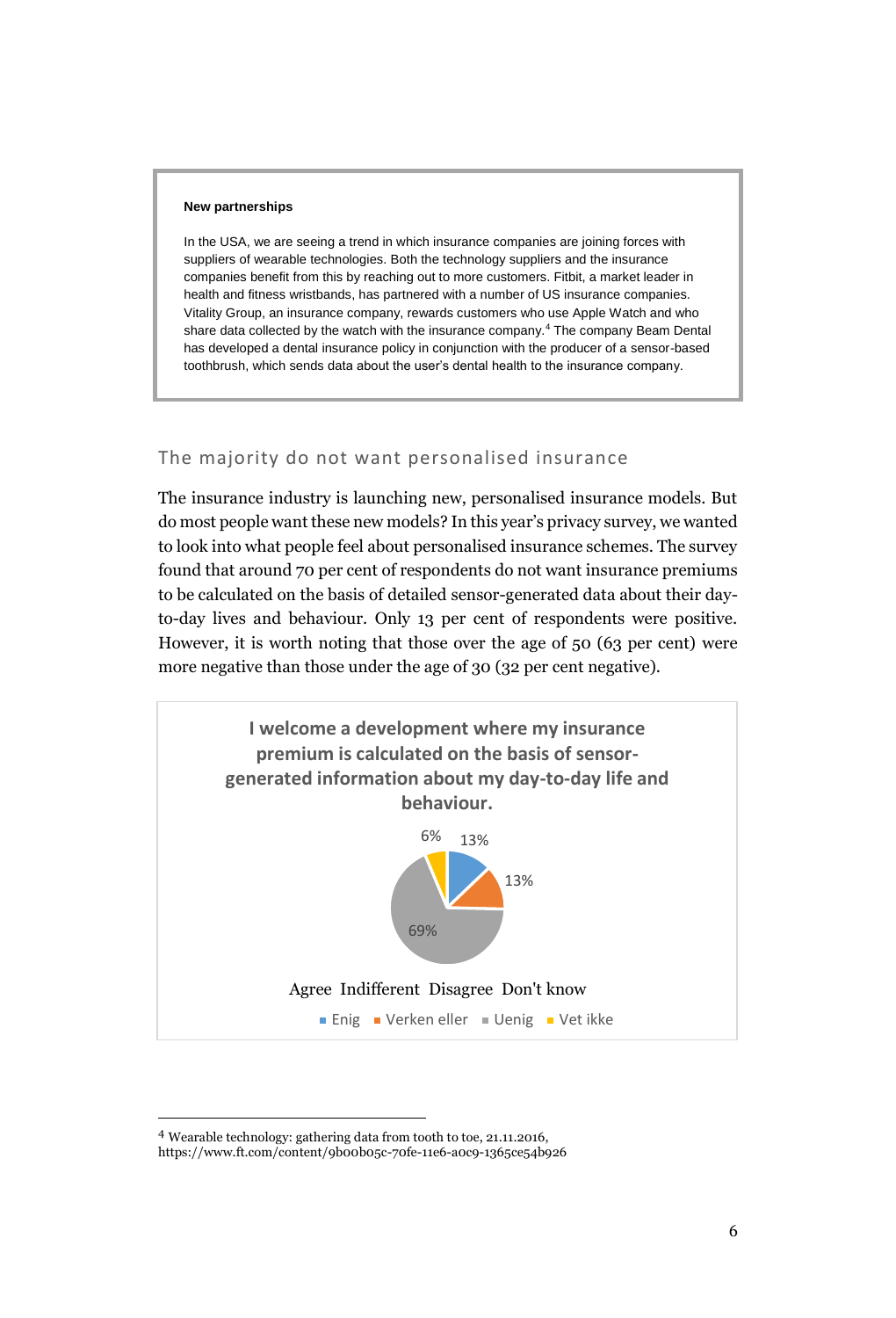If, however, insurance schemes based on our personal behaviours resulted in lower-cost insurance - would people be more positive? The majority of those asked (63 per cent) would not give an insurance company access to detailed sensor-generated data about their day-to-day lives and behaviours, even if it resulted in significantly lower insurance costs. Once again, those over the age of 50 were more sceptical about providing sensor data (56 per cent) than those under the age of 50 (31 per cent negative).



# More open to share vehicle data than health data

We also asked people whether they would like the price of car insurance to be based on data about how they actually drive. Around 40 per cent were negative, while roughly the same percentage were positive.

When it comes to life and health insurance, however, people are more sceptical about giving access to their data. Asked if they would like the price of life or disability insurance to be based on health-related, sensor-generated data, such as physical activity/exercise, pulse, calorie consumption and sleep, only 17 per cent of respondents said they were positive. 64 per cent were negative.

People are far more inclined to share health-related data with government authorities. As we shall see later in this report, a substantial 65 per cent would be willing to share information derived from fitness and health apps as a contribution to medical research.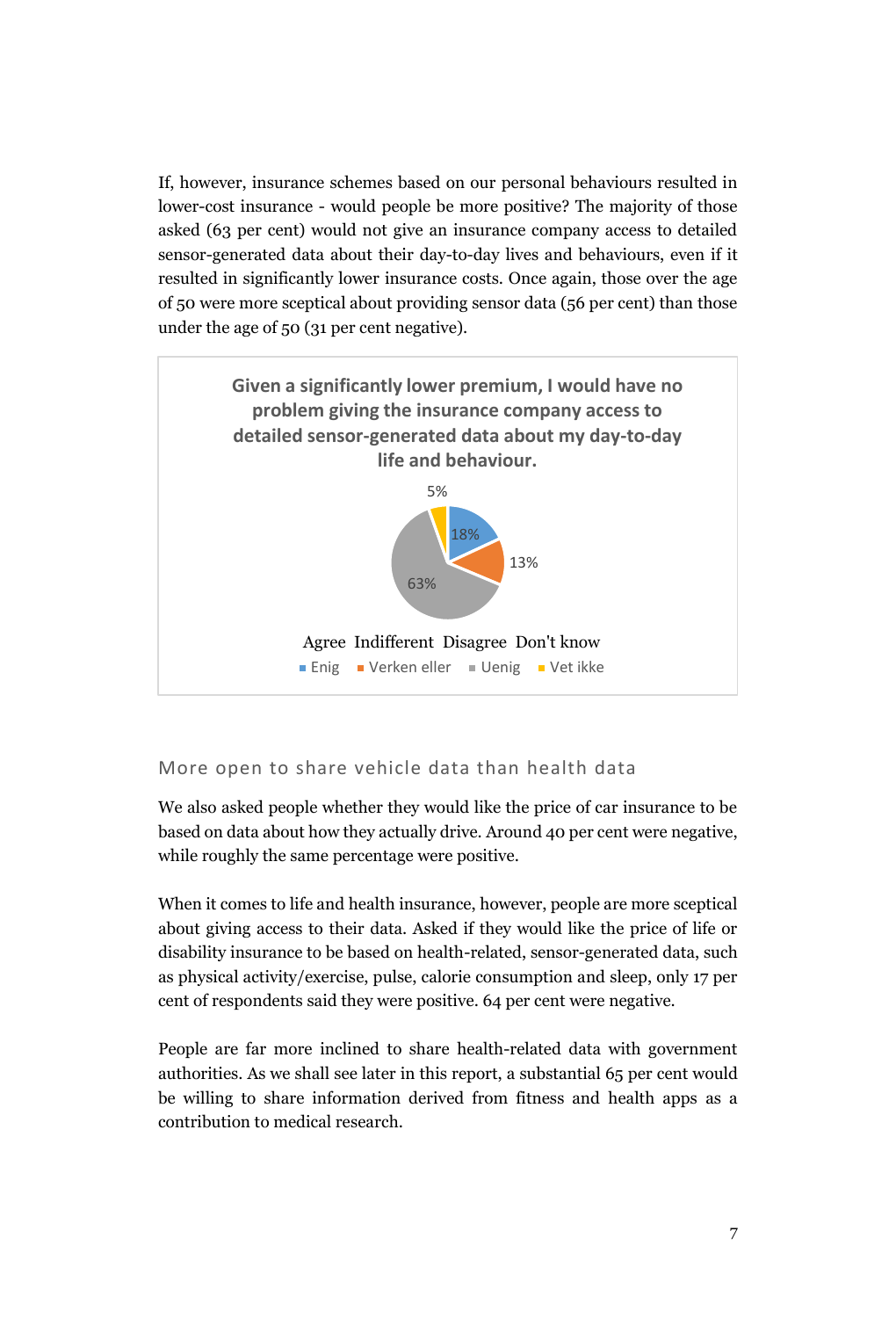Don't want to be watched over by an insurance company

Insurance companies in Europe are trialling models in which they take an active role with regard to people's health. But to what extent do people want insurance companies to involve themselves in personal health matters, for example by sending text messages reminding them to take some exercise or providing personalised health hints? 72 per cent were negative to such an idea, only 10 per cent responded positively. The figures indicate substantial scepticism about involving insurance companies in matters relating to one's own health and level of physical activity. Here too, people are more positive about follow-up from the public authorities. 62 per cent want to be notified by the health service if their health or exercise information shows that they are at risk of developing a lifestyle illness.



#### **Your online life determines the price**

In November 2016, Admiral, one of the largest insurance companies in the UK, launched an insurance product in which customers could consent to the company analysing their Facebook account. In this way, drivers who had not been insured before could get cheaper car insurance. Admiral wanted to analyse customers' behaviour on Facebook. Among other things, they wanted to see which words and expressions customers used in order to determine how conscientious and well-organised they were. However, immediately after the launch of this product, Facebook said that it would not permit user data to be applied in this way – even if its users gave their consent.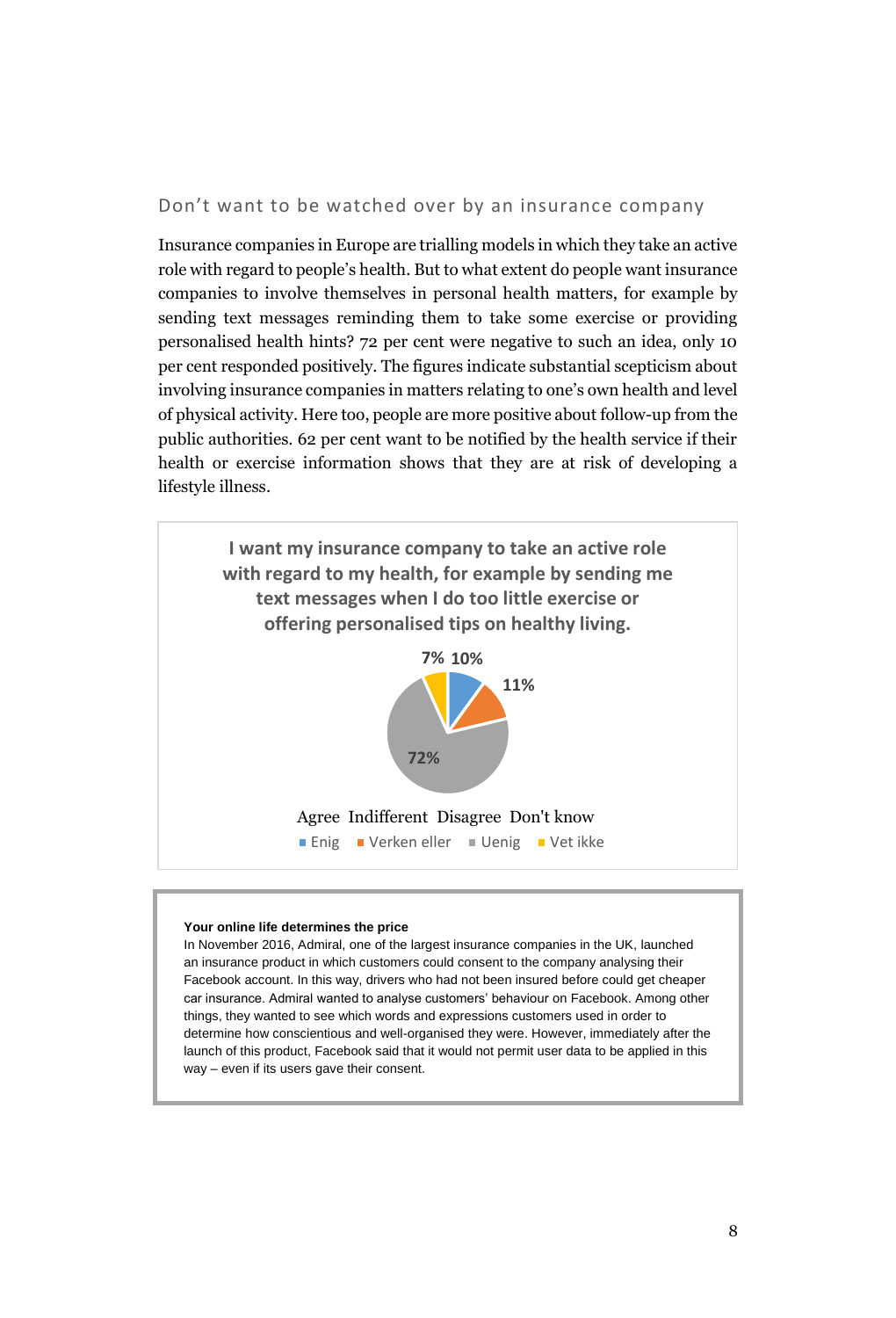# **"EVERYTHING IS RELEVANT" - BIG DATA IN CREDIT RATINGS**

Are you planning to buy a new car, rent an apartment or apply for a bank loan? The first thing that will happen is that your credit rating will be checked, so that the car dealer, landlord or bank can make sure you are able to pay for the service you are seeking. A negative credit rating can have major consequences for you. Transparency, verifiability and consistency with regard to how the credit rating is performed is therefore important.

In Norway, the credit rating business is regulated through licences issued by the Norwegian Data Protection Authority. This licence specifies, among other things, which data the credit rating agencies can use, for example information from the Norwegian National Registry, your annual tax return and payslips. Register data older than three years cannot be used as part of the assessment. Old sins should not be allowed to haunt you for the rest of your life.

Some credit rating agencies in Europe have started to rethink which data and data sources could be used to assess people's risk profile. Companies which make use of big data technology have emerged in recent years. They also assess individuals' credit ratings on the basis of their online activity, so-called behavioural data. By collecting and analysing behavioural data, these companies train algorithms that can predict whether you are a reliable payer or not. Your online footprint can reveal whether you are impulsive and featherbrained or responsible and dutiful.

German company Kreditech assesses the credit ratings of customers by means of machine learning algorithms that analyse more than 20,000 unique data points for each customer. Kreditech no longer publicly discloses which data sources it uses. Previously, however, the company's website stated that it based its analysis partly on which websites were visited, location data, contact lists, online purchase history and activity on social media. 5

Almost all the companies that base their credit rating on behavioural data emphasise that they do so to help people who would otherwise not have access to banking services because information about them cannot be found in official registers. <sup>6</sup> Requiring people to agree to disclose their online history in order to obtain a loan, is, however, ethically dubious. There may be many reasons why

<sup>5</sup> Norwegian Data Protection Authority, "Big Data – Principle of privacy under pressure", 2013

<sup>6</sup> Christl, Wolfie and Sarah Spiekermann, "Networks of Control. A Report on Corporate Surveillance, Digital Tracking, Big Data and Privacy", Facultas, Wien, 2016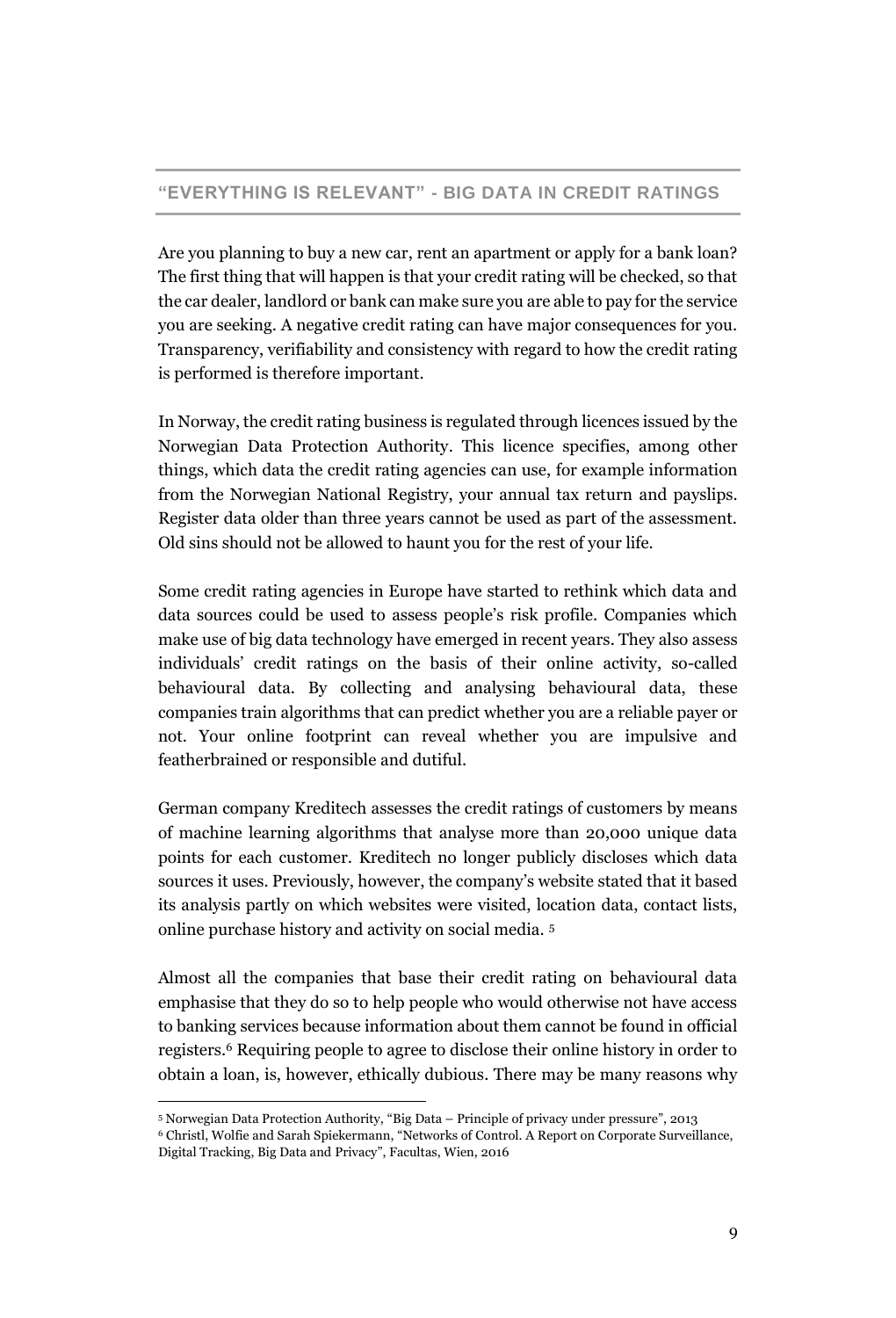credit rating businesses choose to use behavioural data rather than data from public records. One of them may be that it is quicker, and therefore cheaper to calculate a credit score in this way.

Under current legislation, credit rating companies domiciled in Norway would not be permitted to use methods similar to those adopted by Kreditech. With the introduction of the new General Data Protection Regulation (GDPR) in 2018, today's licensing scheme will probably be abandoned. The question is therefore whether Norwegian credit rating agencies will be at greater liberty to use more sources of data than they are able to today.

The GDPR's requirements with respect to relevance and data minimisation, for example, will limit the types of data than may be processed. It will be up to each individual member state to enforce the requirements. Harmonising the requirements to which the sector is subject will be a challenge. The sector itself can play an important role by establishing industry-wide standards to secure equal terms and conditions.

People negative to credit rating based on on-line activity

Our survey shows that people are overwhelmingly negative to their online activity, i.e. which websites they visit or what they publish on social media, being used to assess their creditworthiness. 75 per cent are slightly or extremely negative to such a scenario.

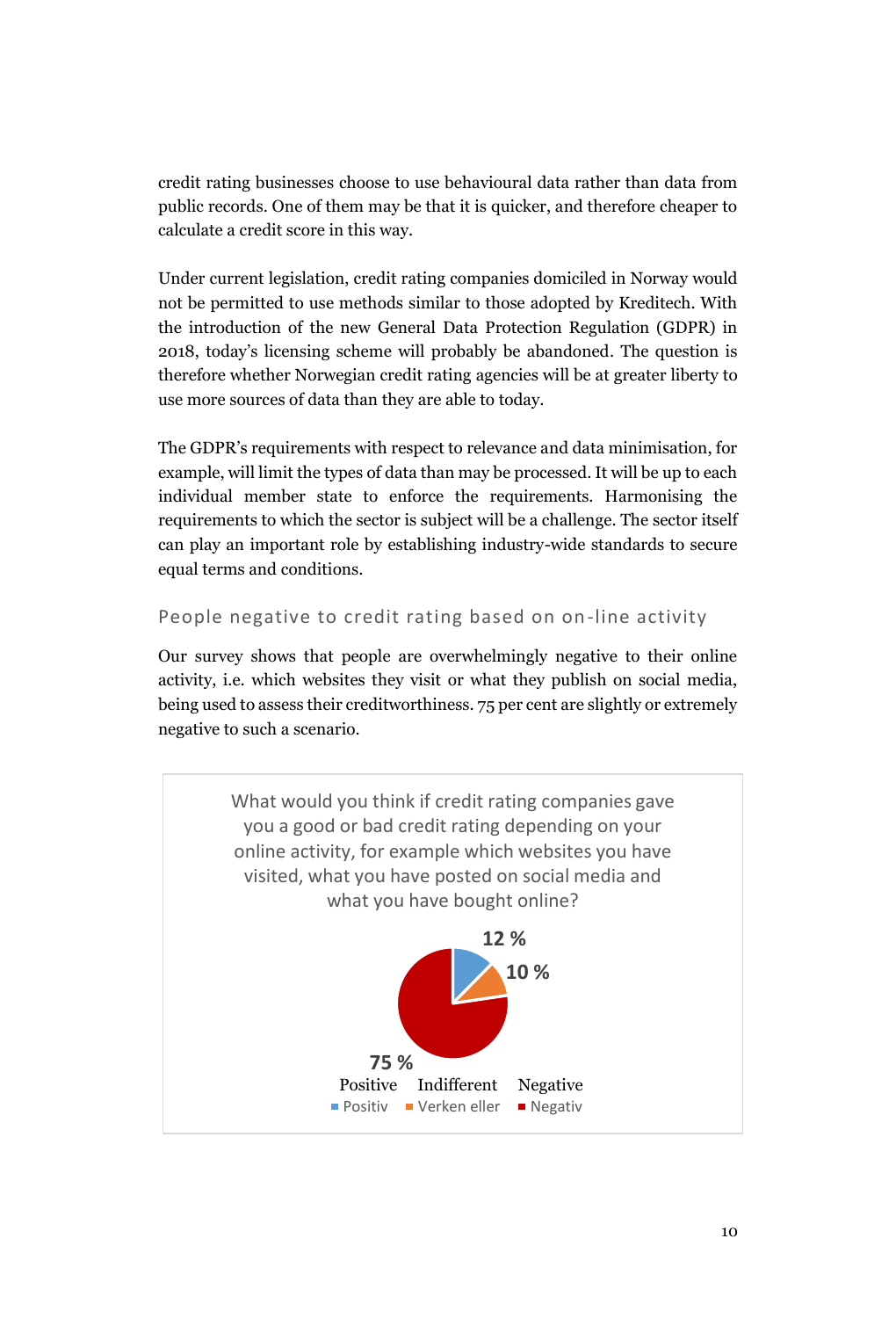### **China is developing a national credit rating system**

Where you have been, what you buy, who you know, how many points you have on your driving licence, how your students rate you. These are just some of the factors the Chinese authorities wish to use to give all their citizens a credit rating. The system is called the Social Credit System (SCS), and its assessments are produced by combining personal data from banks, eCommerce and social media. In addition to performing a credit rating, the system can also be used by landlords, employers and potential sweethearts to assess what kind of person you are.

Sesame Credit is one of the first of the system's functions. It has been developed by Ant Financial, a subsidiary of Chinese eCommerce giant Alibaba. Sesame Credit is an assessment system that awards citizens points ranging between 350 and 950, depending partly on the individual's financial background. If you spend a lot of money via Alibaba's payment app Alipay, or you carry out financial transactions involving friends through Sesame Credit, your score will rise. The higher your score, the more opportunities open up. If you score more than 600 points, you can hire a car without paying a deposit. If you have more than 650 points, you can check out of hotels faster. And having more than 700 points makes it easier to get a visa to Singapore.

The objective of the SCS is to create a national system that collects data from many different sources, both public registers and commercial sources, such as social media, and it is intended to encompass all citizens. The system will be in place by 2020. Chinese authorities already have a website which allows anyone to check out other people's credit ratings. The website uses data from 37 key registers, and operates with the help of Baidu, China's largest search engine. <sup>7</sup>

<sup>7</sup> [https://www.newscientist.com/article/dn28314-inside-chinas-plan-to-give-every-citizen-a](https://www.newscientist.com/article/dn28314-inside-chinas-plan-to-give-every-citizen-a-character-score/)[character-score/](https://www.newscientist.com/article/dn28314-inside-chinas-plan-to-give-every-citizen-a-character-score/)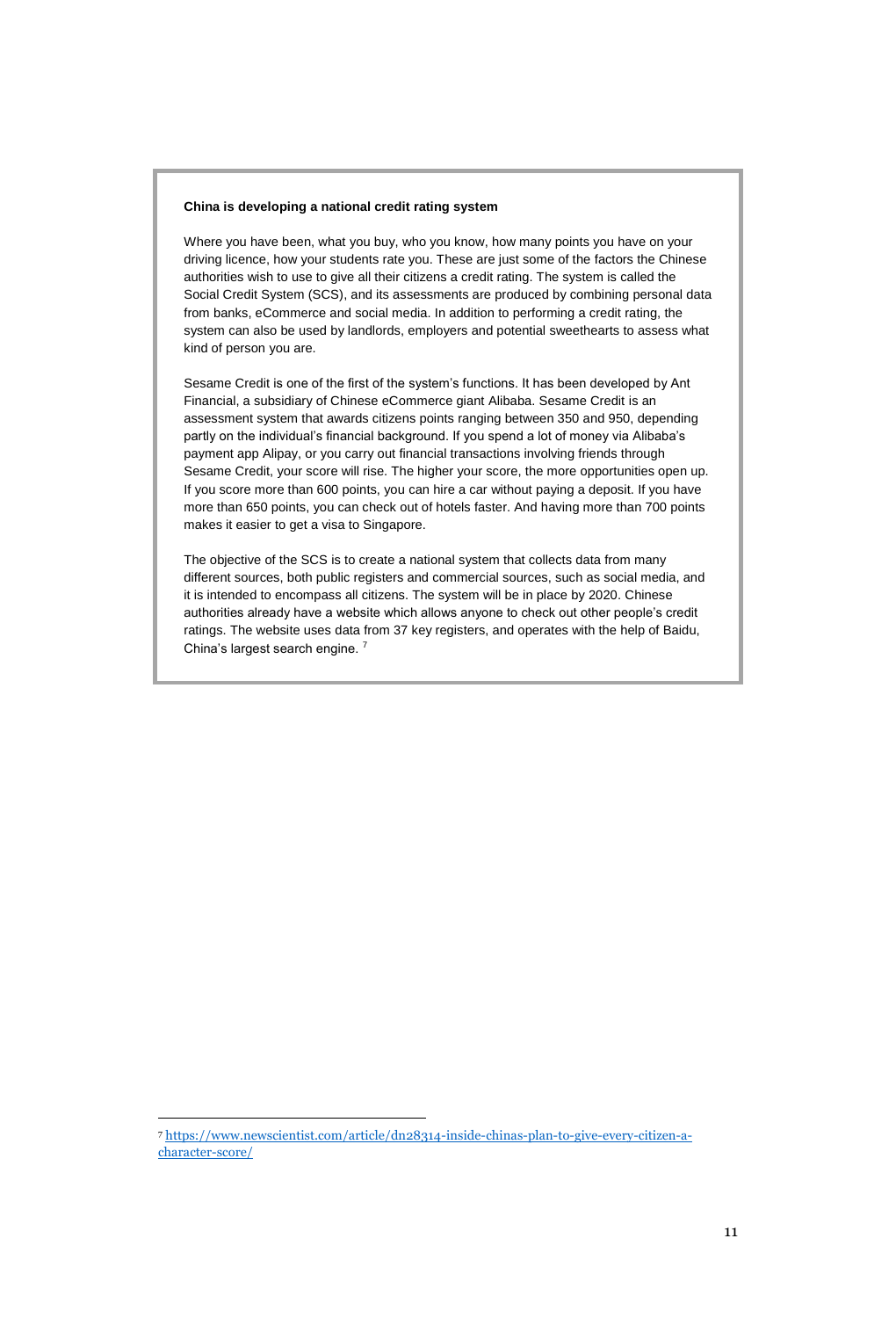# **FACEBOOK – YOUR NEXT BANK**

*«Banking is necessary, banks are not.»*

*Bill Gates*

It is a long time since you had to visit a bank in order to pay your bills. In future, today's online banking systems will seem just as old-fashioned. The next generation of banks will be a personal assistant which, with the help of artificial intelligence, will perform services for you before you yourself even know you need them. They will keep track of your spending, tip you off about discounts on products they know you like, make sure you use the cheapest electricity supplier and move your savings where they generate the highest returns. The companies that have access to the most information about you, not just your income and spending, but also about your social network, day-to-day routines, interests and opinions, will be the best equipped to provide targeted and personalised financial services.

With the introduction of the revised Payment Services Directive in 2018, players like Google, Facebook and Amazon will be able to provide you with banking services. You will be able to grant players outside the banking sector access to your accounts and transaction information. Facebook has recently unveiled their newly acquired licenses for e-money and payment services out of Ireland.

Banks are positioning themselves to avoid being outcompeted by new enterprises. In Norway, DNB has considerable success with its app Vipps, a mobile payment application designed for smartphones. The app has over 2 million Norwegian users and is Norway's largest payment application.The real value in this type of service however, is not primarily in the transactional revenues it brings, but in the possibility the service provides for enhanced customer insights. Vipps is a social network that provides DNB with valuable data about its users, for example about their social circle, their movement pattern and where they shop. This is data the bank can use for marketing purposes and to develop new services.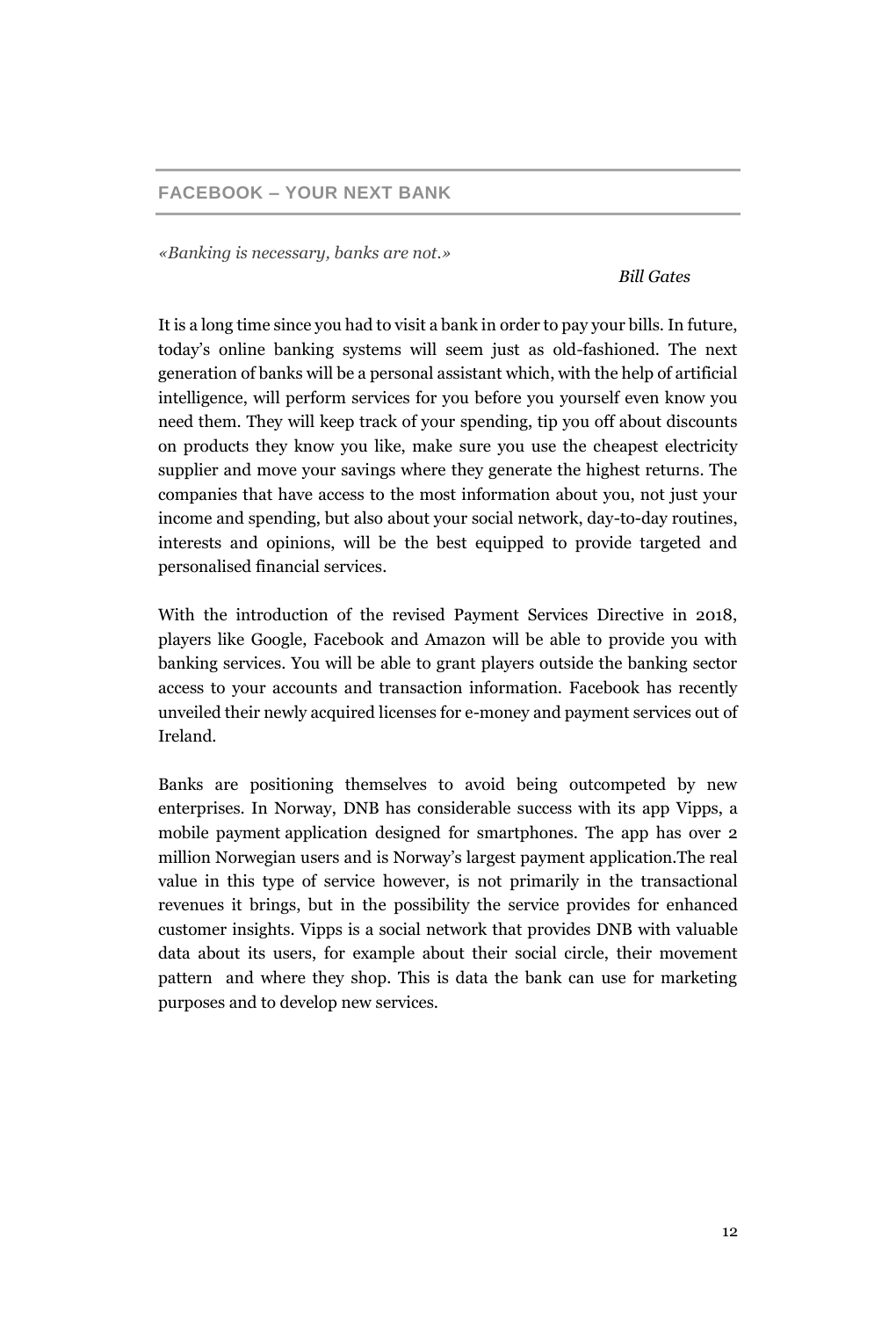All the major banks in Norway have also established programmes in which they invite fintech start-ups to develop new digital services based on their banking data. The government is also on the ball, and has announced plans to establish a regulatory sandbox patterned on that developed by the UK's Financial Conduct Authority, in which fintechs can experiment with new solutions without immediately incurring all the normal regulatory consequences.

### **Your bank is an app**

Monzo is a British bank created for the smart phone. The bank exists only as an app on your mobile phone. In addition to acting as a normal banking service, Monzo sends a message to your phone if you have overdrawn your account, reminds you to pay your bills, shows you how you are spending your money (when you have bought lunch at Pret a Manger ten times in the past month!) and keeps track of your receipts. Monzo's objective is to be a smart and foresighted bank that can provide assistance before you even know you need it. 8

Lukewarm interest in banking services from Facebook and Google

In our survey, 79 per cent of respondents said they were not interested in using a helpful banking service from Google or Facebook.



<sup>8</sup> https://monzo.com/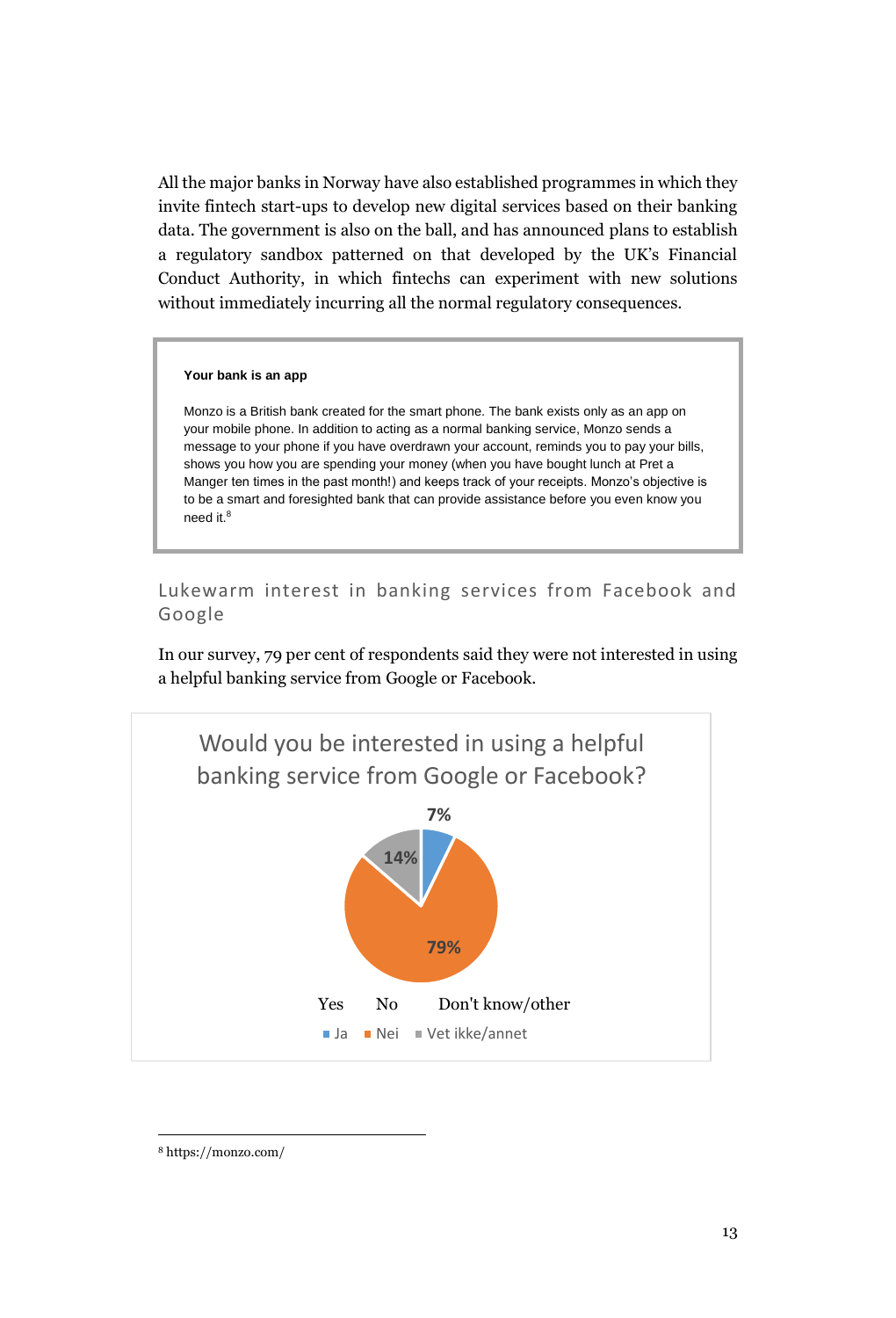Asked whether giving Google or Facebook access to their banking details (if they could offer a useful banking service) was problematic with respect to privacy issues, 87 per cent of respondents said yes. Of the 87 per cent who thought it was problematic, five per cent said that they would use such a service despite their reservations. The answers indicate that people are clearly sceptical about mixing their online social activities with banking services. Could this indicate that the banks have no immediate need to fear competition from Facebook and Google?

### **Eva – the invisible bank**

j

KPMG has developed the future scenario "EVA – the invisible bank".  $9$  Eva is a virtual assistant that is based on artificial intelligence. It is fed with the bank's customer data and information the bank collects via partnerships with a supplier of a fitness tracker. It also has access to data from the customer's smart phone and social media accounts. Eva wakes you up in the morning, reminds you that it is your friend's birthday and asks if she can suggest an appropriate gift. At around lunchtime, Eva asks how you are feeling. You have eaten more junk food than you usually do, you have not been training for a week and you seem stressed, Eva says. Eva proposes that you take up yoga, and suggests a class that is held in your neighbourhood. "Yes, please, that sound fine", you answer, "Put my name down." "Perhaps Frode and Kari would also like to join your yoga class?" asks Eva. "I see that they have some free time in their schedules, and I think they would like yoga." "No", you reply, "I would rather go alone." "OK", says Eva, before telling you that she has switched your savings around a bit to obtain a better rate of interest.

<sup>9</sup> KPMG, "Meet EVA. Your Enlightened Virtual Assistant and the future face of the Invisible Bank", 2016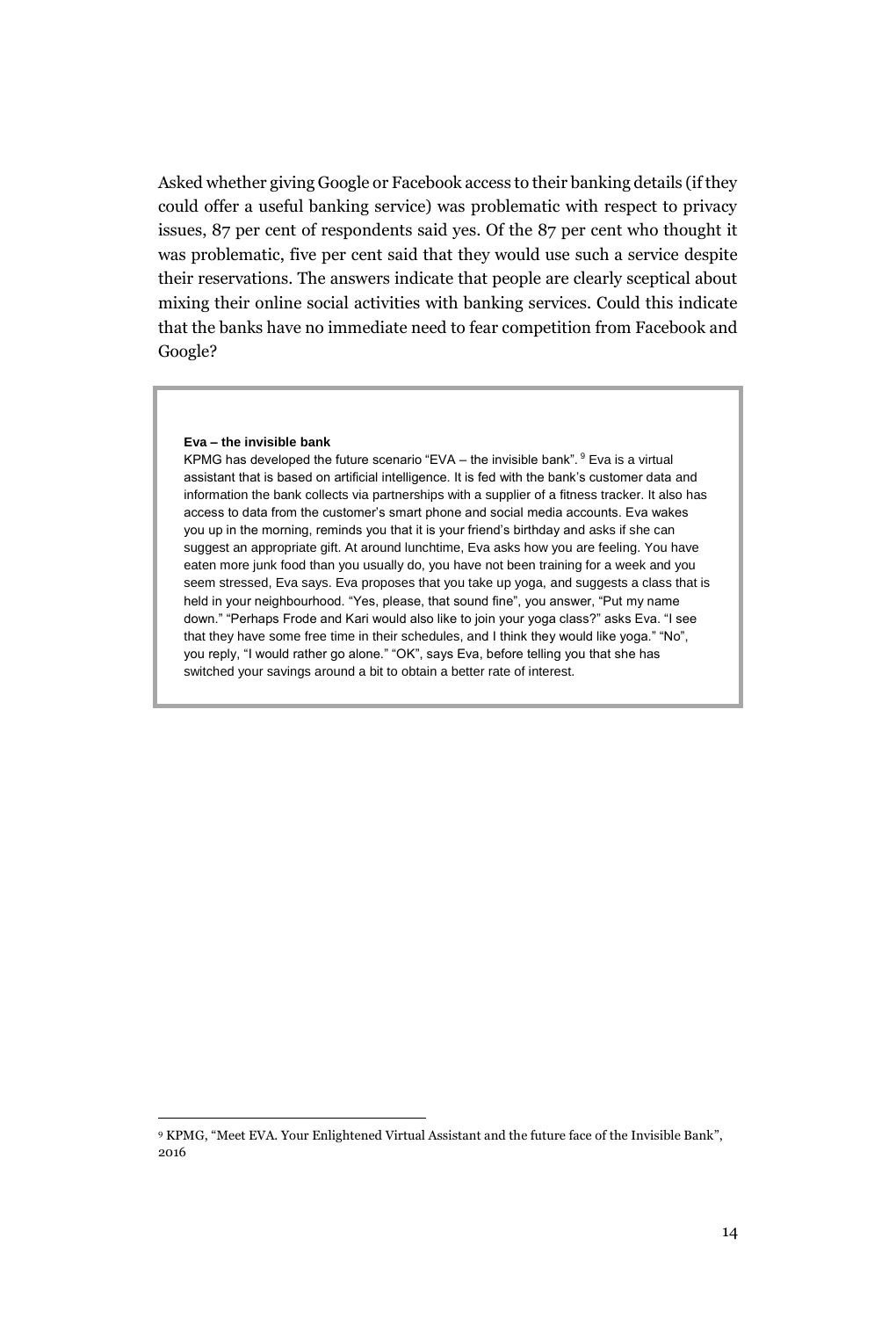# **PRIVACY CHALLENGES**

The services you use are becoming more personalised. Data about you is the new currency. Most people are used to and expect digital services and products that are tailored specifically for them. But how does it affect your personal privacy when banks, insurance companies and credit rating agencies have such a high consumption of personal data?

# **DO YOU CHANGE YOUR BEHAVIOUR WHEN SOMEONE IS WATCHING?**

Everything we do online can be traced, sold on, analysed and used to deliver personalised services. More and more of our lives have been digitised, to the point where it can be difficult to keep track of who has access to data about us.

When the services we receive are based on our personal data, it is not hard to imagine that many of us will change our behaviour to obtain more attractive services. But it is also possible that we might avoid doing or saying things that could have a negative impact. Such a change in behaviour, prompted by the prospect of your actions having an impact on a specific current or future service, can be described as a "chilling effect".

A life insurance policy that requires the policyholder to walk a certain number of steps each day may be perceived as push to exercise more. To some, this might feel like a helpful nudge in the right direction. But it is problematic for your individual integrity and self-determination if the device in your car records where you drive, and you no longer feel free to go wherever you like without someone looking over your shoulder.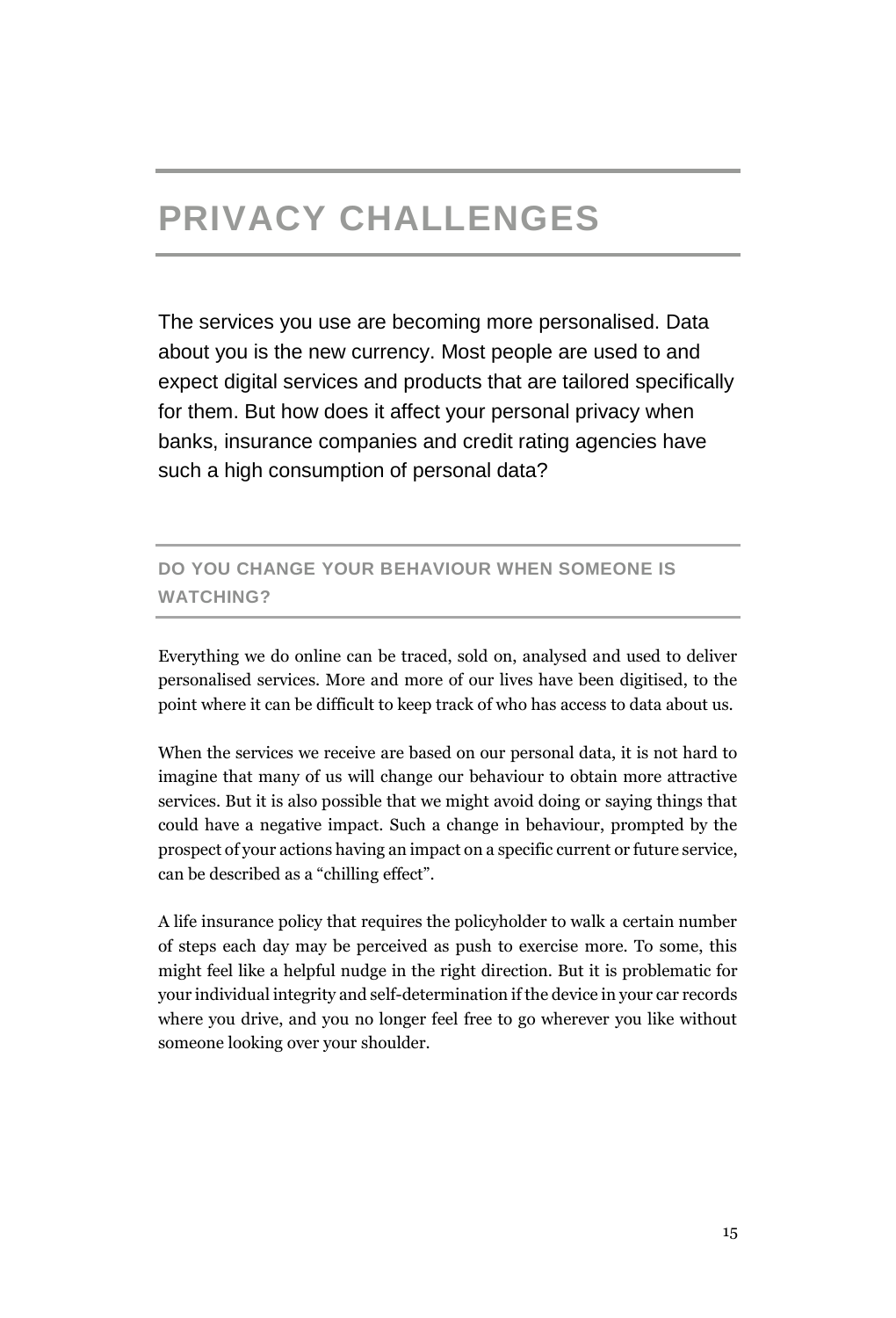## **COMPUTER SAYS NO**

In future, more and more decisions about us will be made by algorithms instead of people. Automated systems based on artificial intelligence will determine the size of your insurance premium or whether your mortgage application is granted or not.

In many cases, this means more efficient and user-friendly services. But from a privacy point of view, the increasing use of smart algorithms constitutes a challenge. Many advanced systems based on artificial intelligence are like black boxes. The way the algorithms arrive at their results is so complex that they are difficult to understand. Which personal data about me does the algorithm possess, and how does it work?

There is one right granted to you by European data protection law that is particularly relevant here. The law requires companies to inform the individual to whom data relates (the data subject) about what personal data they are collecting and how it is used. The right to information is fundamental for privacy, but can be challenging for some service providers who use complex data systems that are difficult to explain and vast volumes of data that are difficult to account for.

## **THE MORE, THE BETTER?**

j

Intelligent computer systems depend on data. The more data the system has access to, the more accurate and precise the analysis. Since much of our lives is digitised, huge amounts of data exist on us.

Fitness apps can say something about the risk you pose as an insurance policyholder. Information about how often your mobile phone battery runs down is used to assess your suitability as a borrower. <sup>10</sup> The law says that a business can only collect data that are *relevant* for the purpose of the service. In the time ahead, the question of where the line between what is relevant and not should be drawn will become even more pertinent.

<sup>10</sup> http://money.cnn.com/2016/08/24/technology/lenddo-smartphone-battery-loan/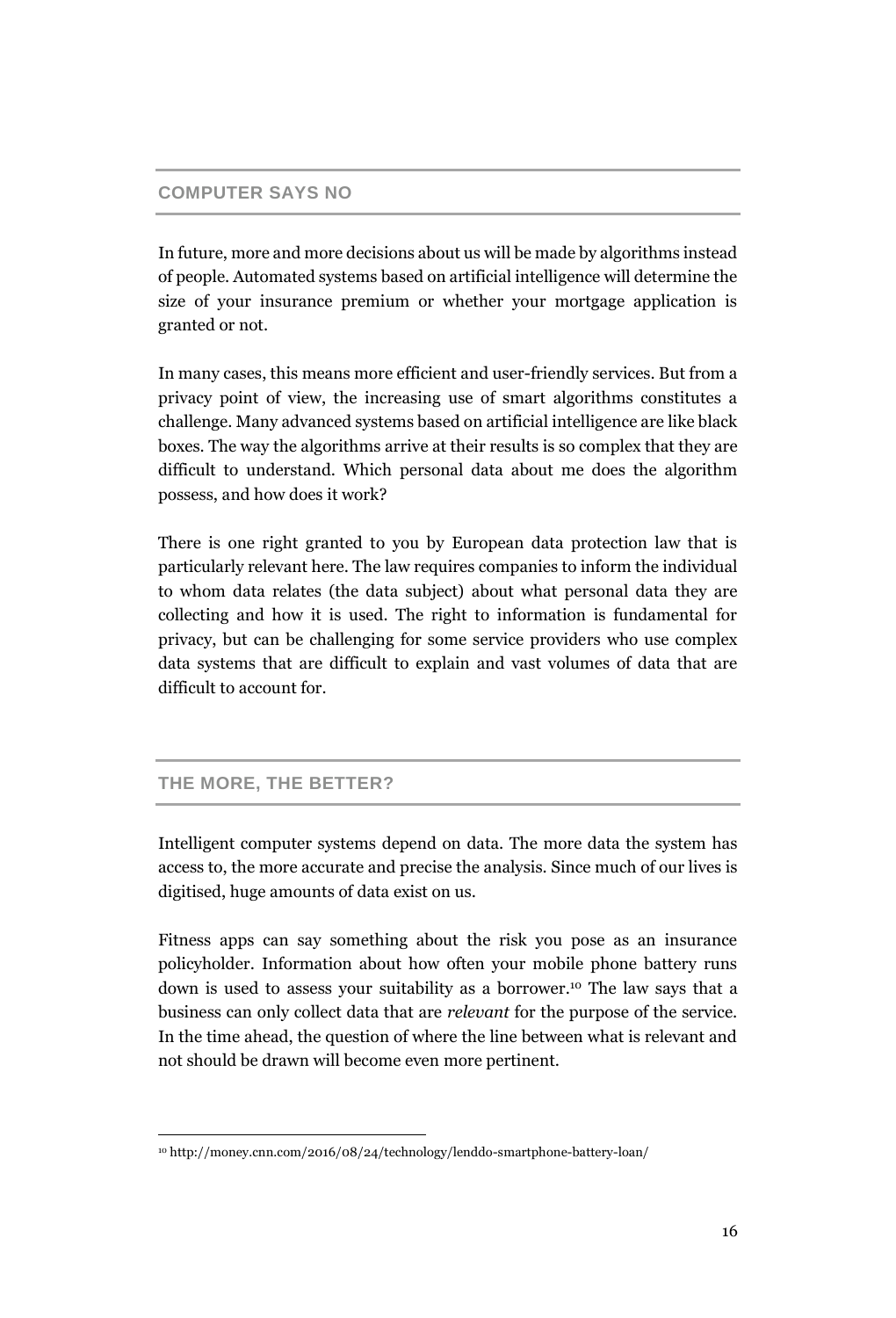Another challenge is linked to the almost limitless possibilities big data and artificial intelligence create for the analysis and use of data. By coordinating data from various sources, or putting together items of data that were individually meaningless, it will be possible to find connections and create personal profiles to a level of detail that has not previously been feasible.

Instead of starting with a specific purpose for which the necessary data is collected, the application of big data methods is often prompted by the search for a way to exploit data that the processor already has. This runs completely counter to the privacy principle that personal data can only be collected for specific purposes. As such, it constitutes a tangible problem that those wishing to use big data to personalise services must address.

# **LOSS OF CONTROL – WHO KNOWS WHAT?**

It is impossible for today's digital citizen to have full control of her digital trace, to know who has access to her personal details and what consequences the data she generates could have.

Contributing to the confusion is the ongoing metamorphosis of the players involved. If Google eventually starts providing banking services, it could potentially collate an individual's banking data with data collected on them via YouTube, Gmail, Google Analytics and all the other services owned by Google. The Norwegian supermarket chain Rema 1000 now also offers insurance services, and recently launched an app which records all the items you buy from them. At the moment, there are no indications that Rema is using our shopping habits for insurance purposes, but the combining of roles can muddy the waters for the consumer.

In the banking sector, the revised Payment Services Directive 2 will contribute to the confusion. We will move from a monopoly situation, where the bank processes all our banking data, to a situation where we can share the same data with many different companies. This will require a great deal of openness and transparency on the part of the players involved, to ensure that customers understand what they are consenting to and can keep track of which companies hold what data on them. It is particularly important that these enterprises are open about how the data is used to analyse and profile the customers.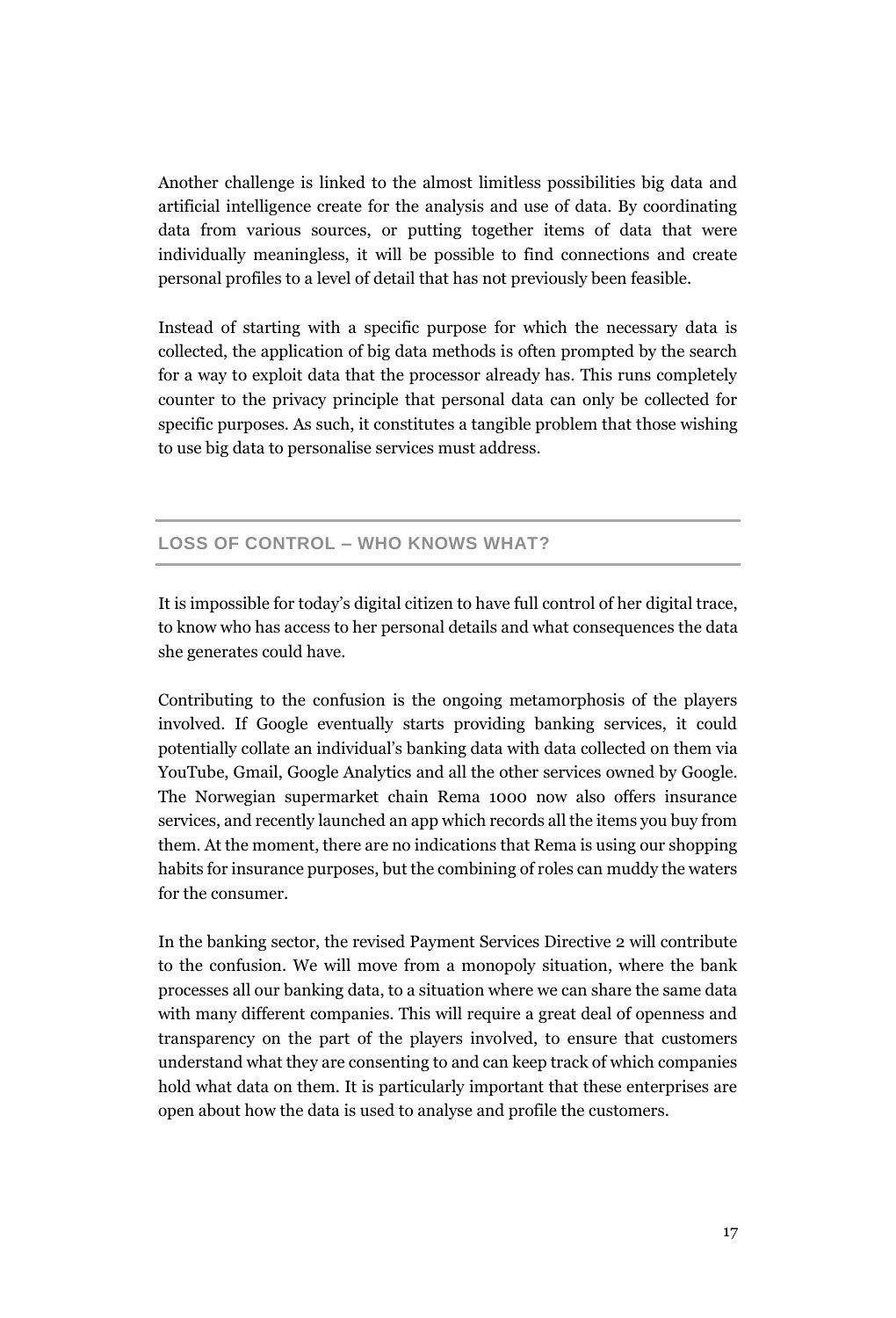To prevent employee snooping, the banks have strict rules governing access to account information. Bank data can contain sensitive information about health issues, political affiliations and sexual relations. How will this be managed by small start-up businesses or companies like Google and Facebook?

We are seeing not only a slew of new service providers in the financial sector, but also that many major players are using the same broad definition of purpose as in this example:

*«The data will be collected in order to develop the solution and provide you with a better service.»*

Such a purpose gives companies colossal leeway to exploit the data they collect from users. This is unfortunate from a privacy point of view because the individual loses control over how their data are used.

# **LACK OF OPTIONS – BE TRACED OR PAY UP**

As of today, we have merely seen the start of personalised automated services. This means that only a small number of people currently have an insurance policy based on the on-going collection of personal data, or an artificially intelligent personal banking assistant.

In the future, however, this type of personalised service will become more widespread. We could encounter a situation in which we are "forced" into solutions that monitor our lives in detail, either because there are no alternatives or because the alternatives are much more expensive. In our survey, around 70 per cent of respondents said they did not want to see insurance premiums based on detailed sensor-generated data about their dayto-day lives and behaviours.

We could arrive at a situation where the norm is that all those who allow themselves to be tracked will qualify for low-cost insurance, while those who either cannot or will not be monitored have to pay more for their insurance. People with little disposable income may then have no other option than to choose the cheaper products requiring surveillance. In this situation privacy loses because it costs.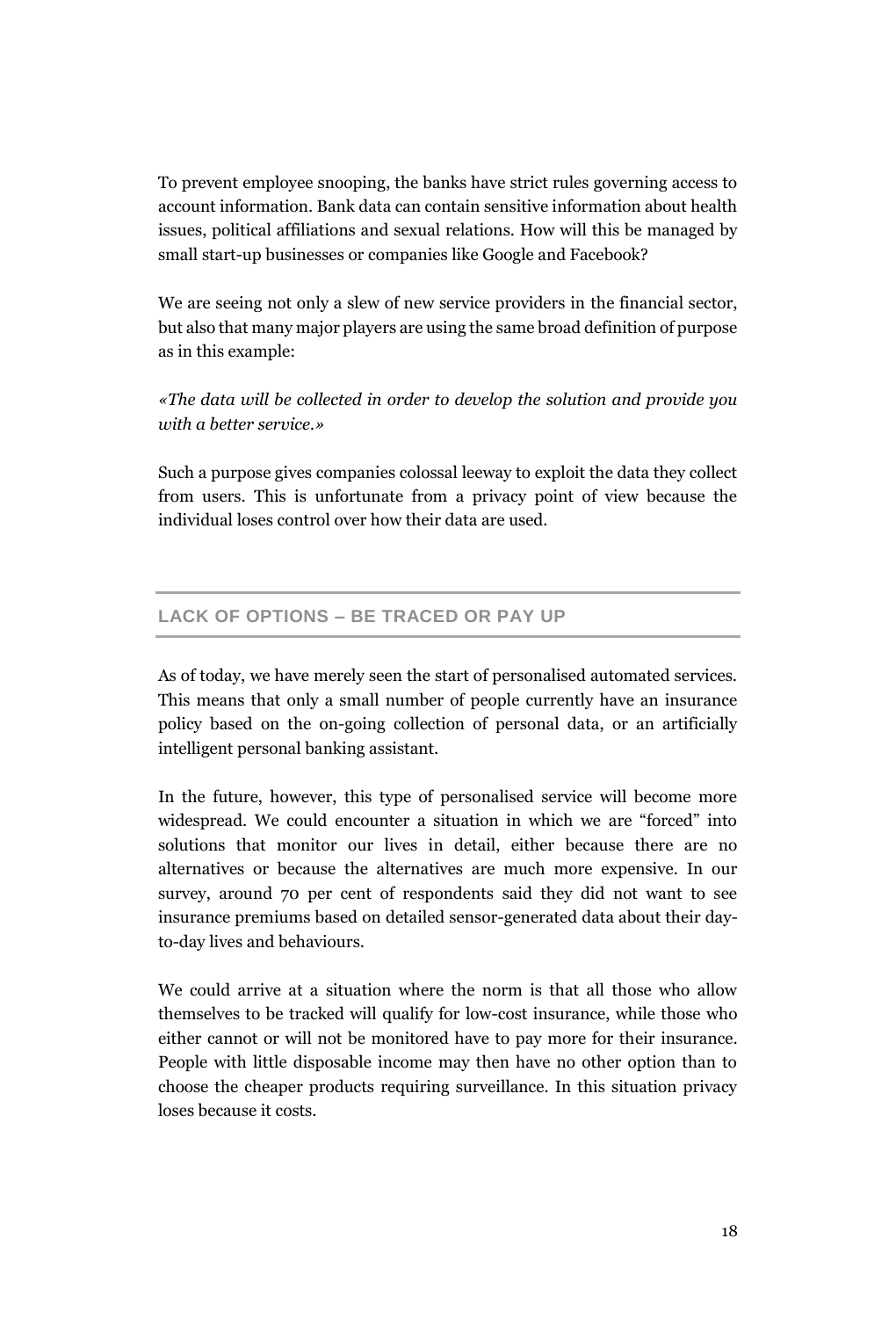# **DISCRIMINATION AND INCREASED SOCIAL INEQUALITY**

Increased use of personal data to personalise services may have unfortunate consequences for marginalised and vulnerable groups of people. If physical activity is to determine whether you can have health insurance, and how much you spend shopping online is to determine your credit rating, which in turn decides whether you are allowed to take out a loan, already marginalised individuals or groups could find themselves having to pay more for certain services or being denied them altogether.

This type of intelligent system is based on pre-existing data on individuals or groups of people, which in certain cases could be affected by prejudice or imbalances. The algorithms themselves could also be biased, either due to their programming or because the data being entered skews the analysis or decision in a certain direction.

For example, Google's online advertising system showed men an advert for a high-paying job far more frequently than it showed the advert to women. Researchers have also revealed that adverts for consumer credit have been shown exclusively to people living in low-income neighbourhoods.<sup>11</sup>

 $\overline{a}$ 

<sup>&</sup>lt;sup>11</sup> The New York Times, "When Algorithms Discriminate", 9.7.2015,

http://www.nytimes.com/2015/07/10/upshot/when-algorithms-discriminate.html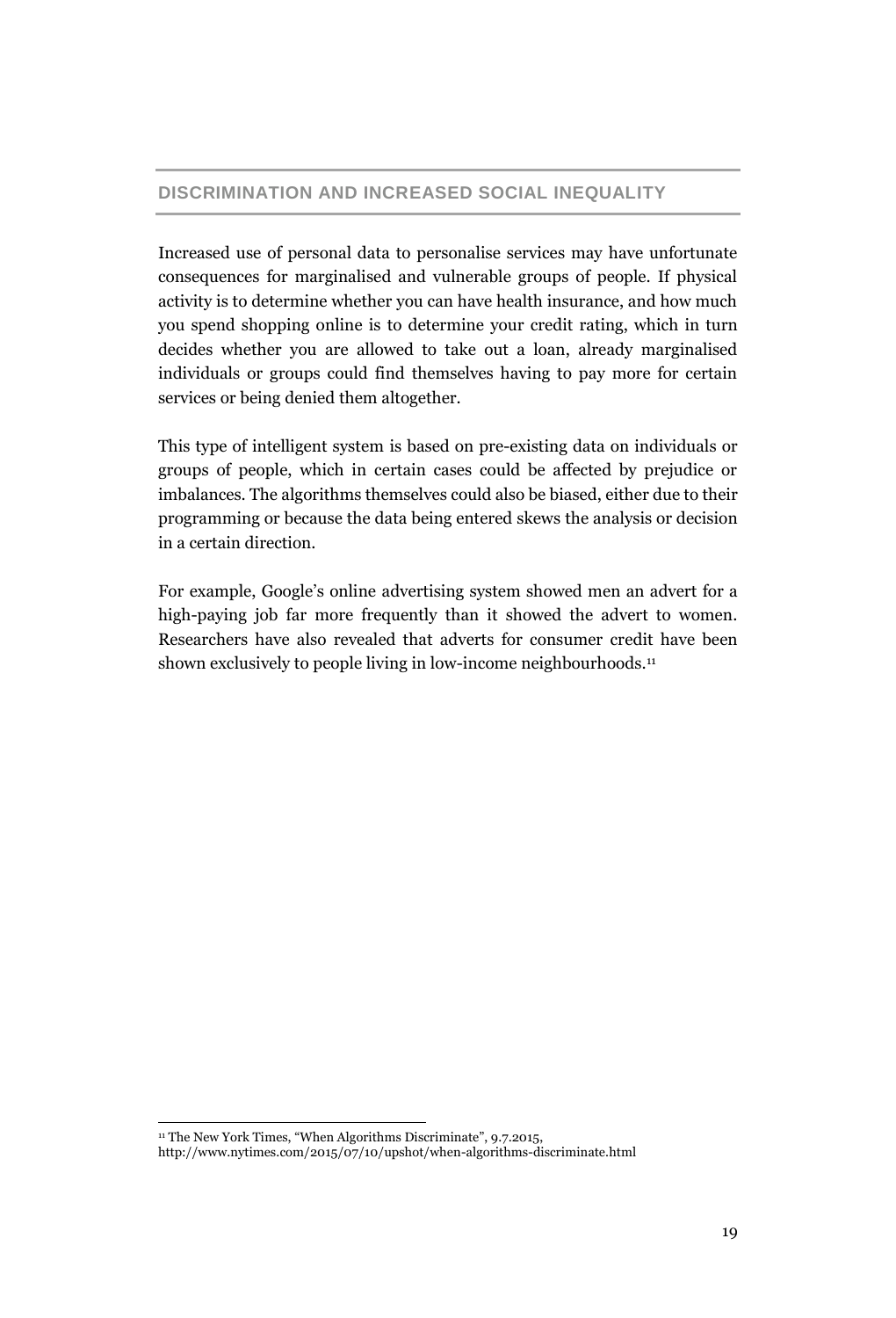# **THE PATH AHEAD**

New data protection legislation goes into effect in Europe in 2018. This legislation will have a major impact on the development of new types of data-intensive service.

The individual's control over their own data will be strengthened, not least through the right to data portability. At the same time technology advances in a direction where it becomes increasingly difficult to understand how computer systems arrive at their results. The General Data Protection Regulation (GDPR) meet this challenge by introducing two rights that aims to safeguard the verifiability of algorithm-controlled decisions, namely the right to an explanation and the right to object to automated decisions.

# **GREATER CONTROL OVER ONE'S OWN DATA**

The right to *data portability* is a new entitlement that comes with the GDPR. A user is entitled to *obtain* a copy of all the information they have provided to a service, and to have this data *transferred* to another service. The objective of this right is to strengthen the individual's ownership of and control over their own data. It may also become an important means of encouraging competition between entities for the provision of privacy-friendly services.

Companies in possession of complex data sets and analyses of individuals may encounter practical challenges with regard to handing these over in a format that can be transferred to another service. For this reason, companies that collect personal data must already now start planning how they will meet the requirement for data portability. The requirement for data portability also means that companies which provide digital services must be able to *receive* data that customers bring with them from other services.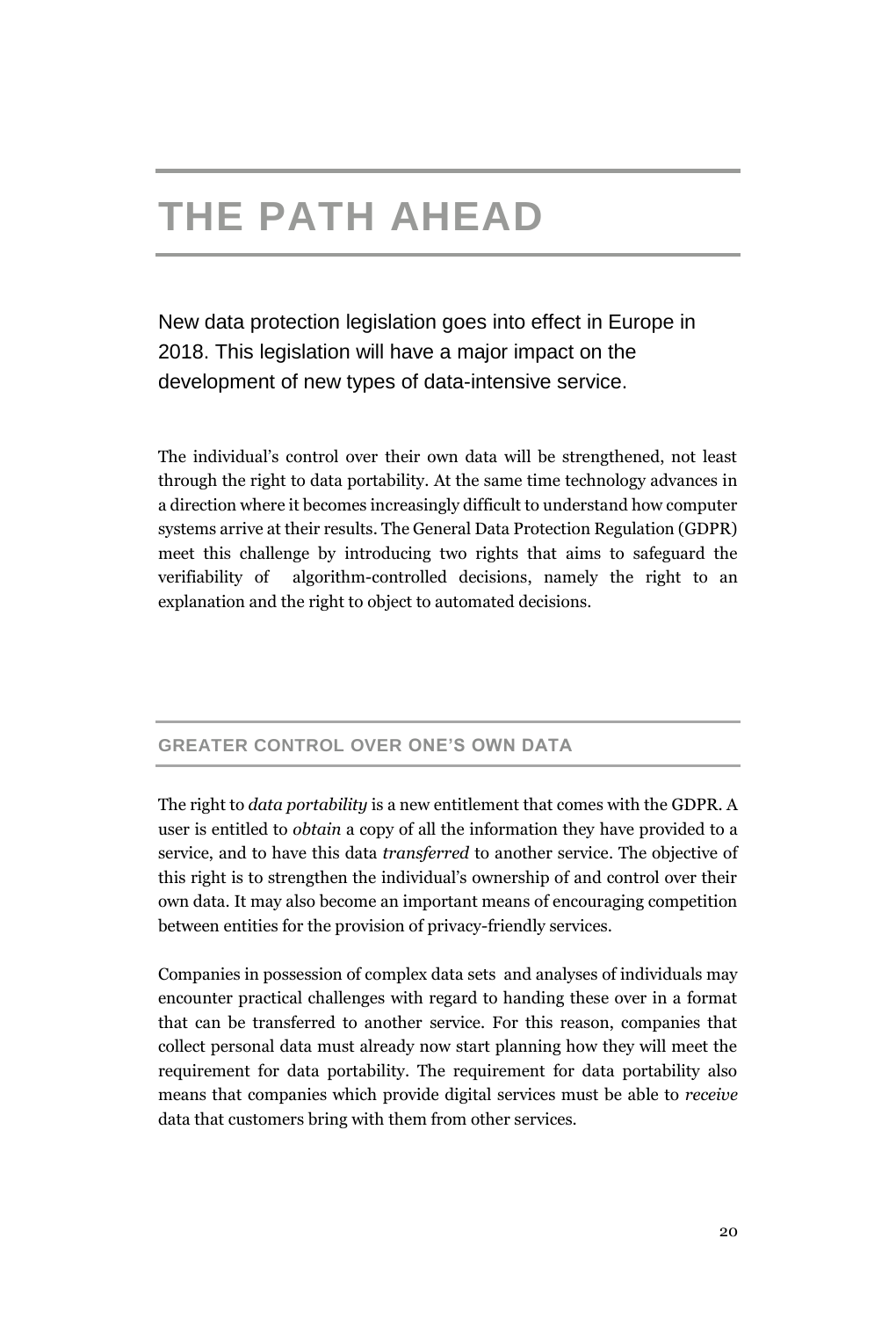The new data protection regulation further enhances existing rights, including the requirement relating to consent and the right to have data deleted. Businesses must draw up statements of consent that people understand. Openended phrases of the type «We will use your data to improve our services» will not be accepted. Such phrases do not give users a sufficient understanding of what the data will be used for or any way of foreseeing how they will be used in the future.

The right to have your data *deleted* is emphasised through the «right to be forgotten». An individual may, at any time, withdraw their consent to the collection of data on them, and may demand that any and all data already collected be deleted. Businesses that collect large volumes of personal data must ensure that they also develop routines and programs that facilitate the deletion, inspection and transfer of all data. The collection of large volumes of data also has a cost element.

## **CAN THE BLACK BOX BE OPENED?**

Many advanced systems based on artificial intelligence are like black boxes. The way the algorithms arrive at their results is so complex that it is incomprehensible to the human mind. Before they grant access to data about themselves, people must trust that the systems process the data in a proper manner, and that any decisions made are fair. The issue is whether we can trust completely automated systems, and how transparent an algorithm-controlled decision-making process can be.

If a private organisation is not trusted, people may be less inclined to share data about themselves or they may decide not to use a service or product.

To safeguard citizens' rights, it is therefore important to be open about the assessments and choices on which decisions rest, which data have been used and how these data have been collected.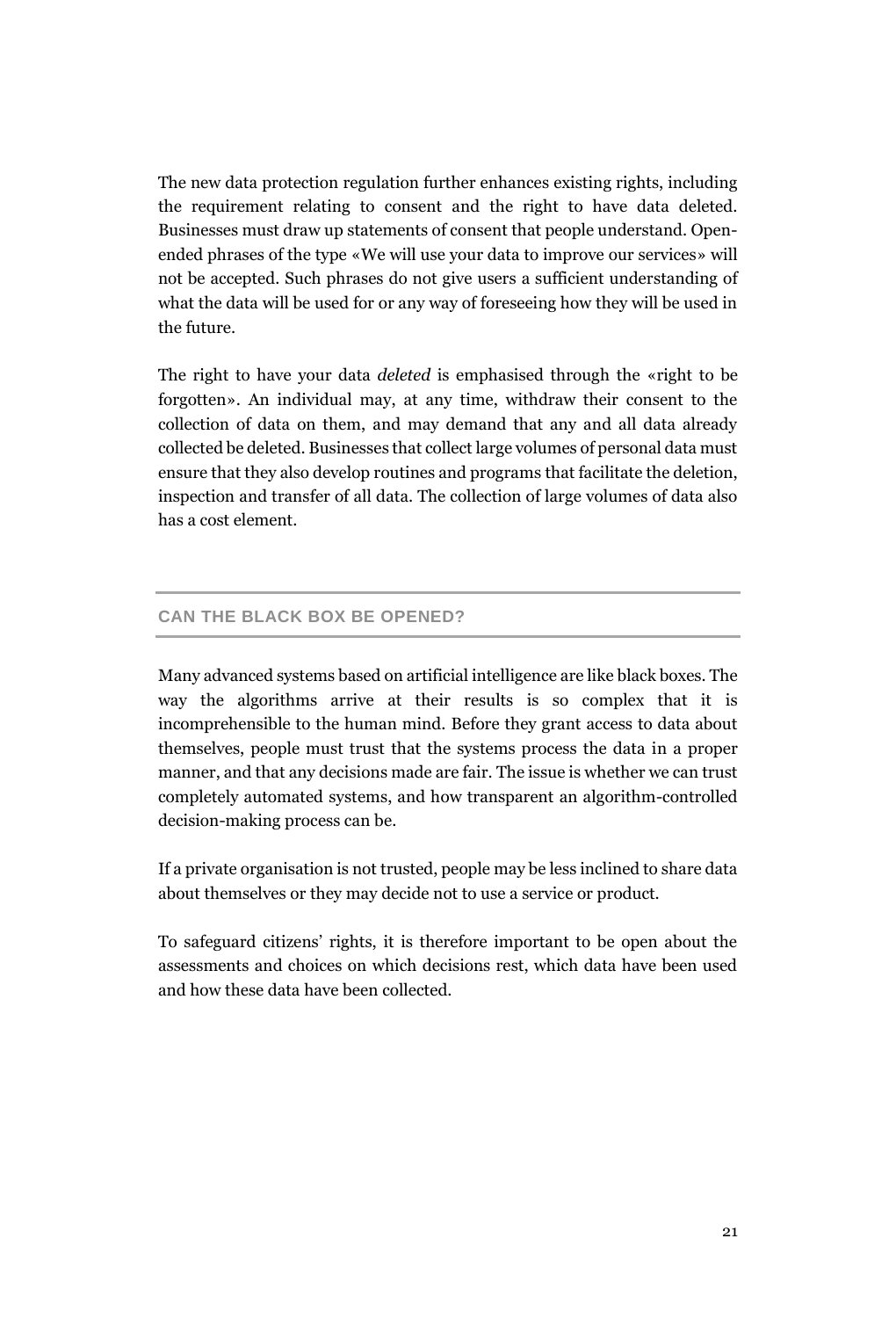Several countries are discussing how their inhabitants can obtain an insight into automated decision-making processes. France, for example, has considered a legislative proposal regarding digital rights and algorithmic transparency. 12

## **RIGHT TO AN EXPLANATION**

 $\overline{a}$ 

The new General Data Protection Regulation (GDPR) establishes two rights which are particularly interesting with regard to the development and deployment of artificial intelligence and automated decision-making. These are the right to object to automated decisions and the right to an explanation.

The GDPR entitles the citizen to object to his or her data being processed solely by a machine. This means that a person can demand human involvement in a decision-making process that will have an impact on them. However, there are several exemptions from the rule. This includes situations where the method of processing is provided for in law or where the decision does not affect the citizen to a material degree. Given the fact that the list of exemptions from this rule is long, it is uncertain how significant this right will be in practice.

The «right to an explanation» is more important and will probably be of greater significance. If you are subjected to an automated decision, the GDPR entitles you to be given an explanation of the logic underpinning it. This highlights the necessity of people being able to understand how the algorithms work.

It may seem obvious that people must be able to understand and explain the workings of the algorithms they themselves have developed. But the development of artificial intelligence has so far focused primarily on the actual *results* the algorithms produce, and has been less concerned with *understanding* how the results have been arrived at.

The legislative insistence on the «right to an explanation» is now inspiring research environments to develop systems that illuminate the logic behind the algorithms. MIT has set up a research project that aims to provide people with greater control over algorithm-based decisions. They are looking at how they

<sup>12</sup> http://blogs.lse.ac.uk/mediapolicyproject/2016/04/22/algorithmic-transparency-and-platformloyalty-or-fairness-in-the-french-digital-republic-bill/